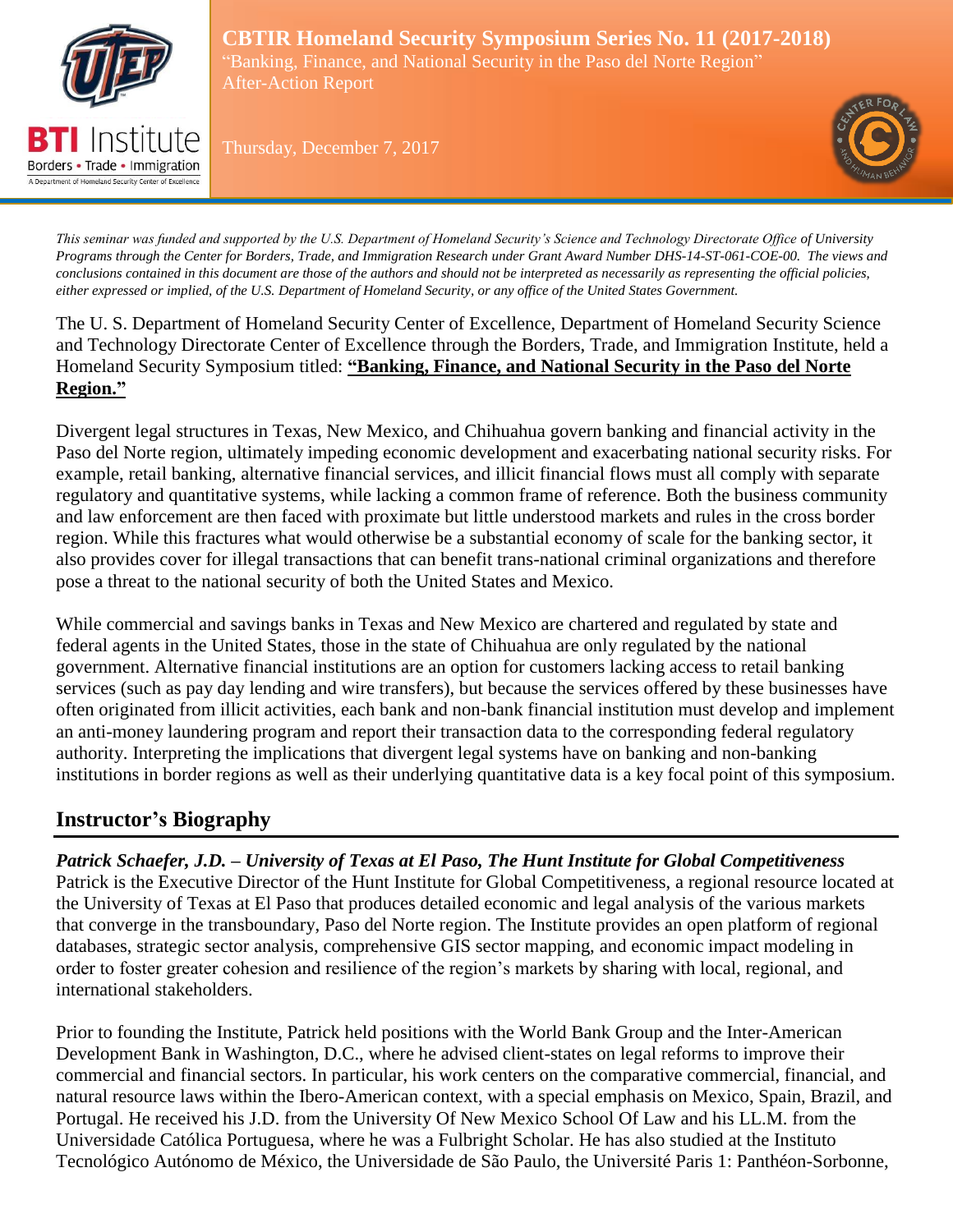the Hague Academy for International Law, the Katholieke Universitiet Leuven, graduating magna cum laude, and St. John's College, where he received his undergraduate degree.

His publications have dealt with international bankruptcy and trans-boundary natural resource management. He is an adjunct professor of NAFTA Law at the College of Business Administration at the University of Texas at El Paso and has coached two teams from the Law Faculty of the Universidad Autónoma de Ciudad Juárez to two international arbitration competitions in Vienna and Los Angeles. Patrick is also an active member of the Instituto Mexicano de Ejecutivos de Finanzas, the New York and New Mexico bar, as well as the American Society of International Law and the International Law Association.

# **Topics Covered**

- 1. Criminal and Banking Law in the Paso del Norte
- 2. Informal Financial Flows and Anti-Money Laundering Enforcement in the Paso del Norte

# **Analysis of Symposium Feedback**

The symposium was well-attended with a total of:

- **100 Confirmed RSVPs**
- 86 Attendees (Approximately **86%** of RSVP total)

A total of **13** government agencies and **3** non-government organizations were represented by the symposium attendees. Attendees from El Paso and Austin, Texas attended this event. The following table displays each of the agencies/organizations with the total number of representatives in attendance.

| <b>Federal Agencies</b>                         |    | <b>State Agencies</b>                    |    |
|-------------------------------------------------|----|------------------------------------------|----|
| <b>ICE Enforcement &amp; Removal Operations</b> | 5  | <b>Texas Department of Public Safety</b> |    |
| <b>ICE</b>                                      | 3  |                                          |    |
| <b>CBP</b> - Office of Border Patrol            | 10 |                                          |    |
| <b>CBP</b> – Office of Field Operations         | 8  | Total                                    |    |
| <b>DHS</b> Other                                | 4  | <b>Local Agencies</b>                    |    |
| <b>DEA</b>                                      | 4  | El Paso Police Department                | 8  |
| El Paso Intelligence Center                     | 2  | El Paso County Sheriff's Department      | 10 |
| <b>FBI</b>                                      | 6  | Other                                    | 19 |
| <b>Diplomatic Security Service</b>              | 3  |                                          |    |
| Joint Task Force North                          | 3  |                                          |    |
| Total                                           | 48 | Total                                    | 37 |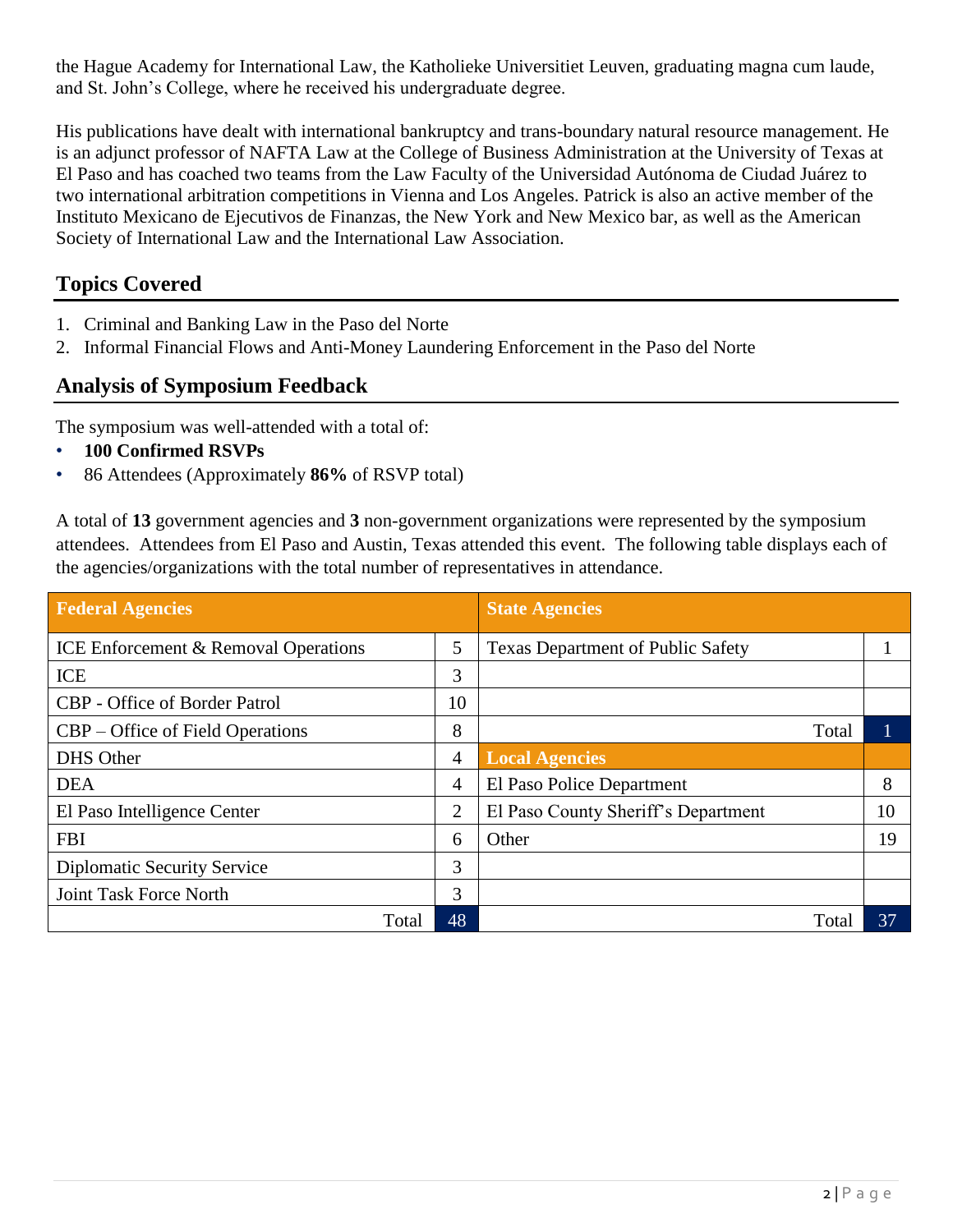

Every attendee was asked to fill out a symposium evaluation. A total of 74 surveys (**88% of total attendees**) were submitted. Overall, the assessment feedback was overwhelmingly positive (listed percentages are the sum of both the *"agree"* and *"strongly agree"* percentages):

| The seminar met my expectations                                                              |  |
|----------------------------------------------------------------------------------------------|--|
| The overall topics covered in this seminar were relevant and useful to my current assignment |  |
| The seminar description accurately described the seminar content                             |  |
| The seminar increased my knowledge of the subject matter                                     |  |
| The seminar increased my <b>interest</b> of the subject matter                               |  |
| The overall quality of this seminar was excellent                                            |  |
| The instructors' presentation style was effective                                            |  |

The exit survey also contained the following question (Q3): Would you attend a second more in-depth symposium on this topic? The survey revealed that **90.28%** of the symposium participants would attend a second more in-depth symposium.

Open-ended responses indicated a common satisfaction with the course with particularly positive comments regarding the competence of the instructor and the content's utility and pertinence to their field of work. The following questions were asked in the exit survey and no edits have been made to the comments with the exception of spelling.

#### *Q5. What other topic/subject matter would you like to see presented in similar seminars, tabletop exercises or practicums?*

- *Anything human trafficking related*
- *Tabletop emergency response – active shooter. More internet & social media relationship to terrorism and recruitment via social media*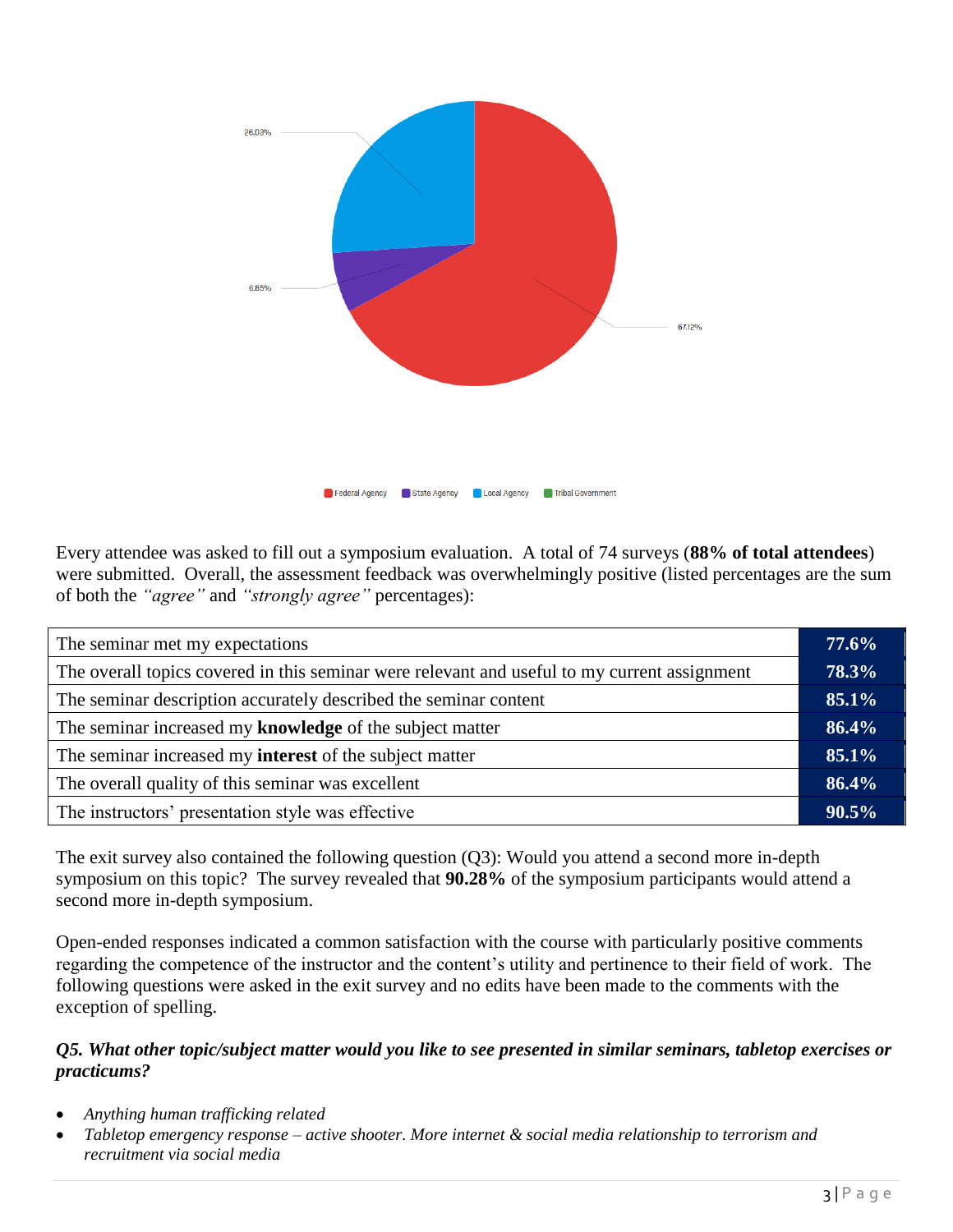- *Trade based ML. Economic import due to DTO's.*
- *National media topics affecting law enforcement. Policy and procedures.*
- *Immigration, human trafficking.*
- *Homegrown violent extremists & economic espionage*
- *Economic espionage*
- *Fraudulent activity*
- *What is being done to combat financial crimes?*
- *Trade-based money laundering*
- *Specific practices used by the criminal entities in the El Paso/Las Cruces AOR. Things that we as law enforcement should look for. Tips, tricks and how can catch them and prosecute.*
- *Illegal markets within the US and fluctuations of prices/demand/supplies. The amount of/or percentage of illegal commodities to Mexican economy*
- *Terrorism financing trends through MSB's*
- *Following the money, money deposits and transfers. How to regulate it.*
- *Cloned credit cards, cloned gift cards and card storage readers used to steal info.*
- *Major trade commodities within the El Paso/Juarez area*

#### *Q6. If there are any additional comments you have about the seminar topics covered please provide them below.*

- *Very informative*
- *Thank you!*
- *Good presentation, good info*
- *Excellent qualifications of speaker and researcher statistics*
- *Course was well presented and full of information*
- *I appreciate the invite. I learned tremendously.*
- *Excellent course/presentation*
- *Great info*

### **Webcast Analytics**

This symposium was the tenth effort to add a webcast feature as part of the value added deliverable of this program. All eleven symposiums have been filmed and can be viewed by the public on our website and YouTube account to enhance future viewings of the symposium series. The PI will continue with simultaneous webcast broadcasting of the symposium series with efforts to increase viewership through this medium.

#### **Total views:** 97

# **Symposium Series Visibility**

In an effort to promote the symposium series and the work of the Borders and Trade Institute (BTI) we have actively engaged on Twitter and local news media outlets.

• There were twenty-nine (26) tweets that were sent prior, during, and just after the symposium event. The tweets received a total of 3,251 impressions.

#### **Learning**

Every attendee was asked to take a Pretest Questionnaire in order to gauge the level of understanding of the topic. In addition, the participants were asked to take the same Posttest Questionnaire at the conclusion of the symposium. A total of 67 pretests/posttests (**79.7% of total attendees**) were returned by the participants.